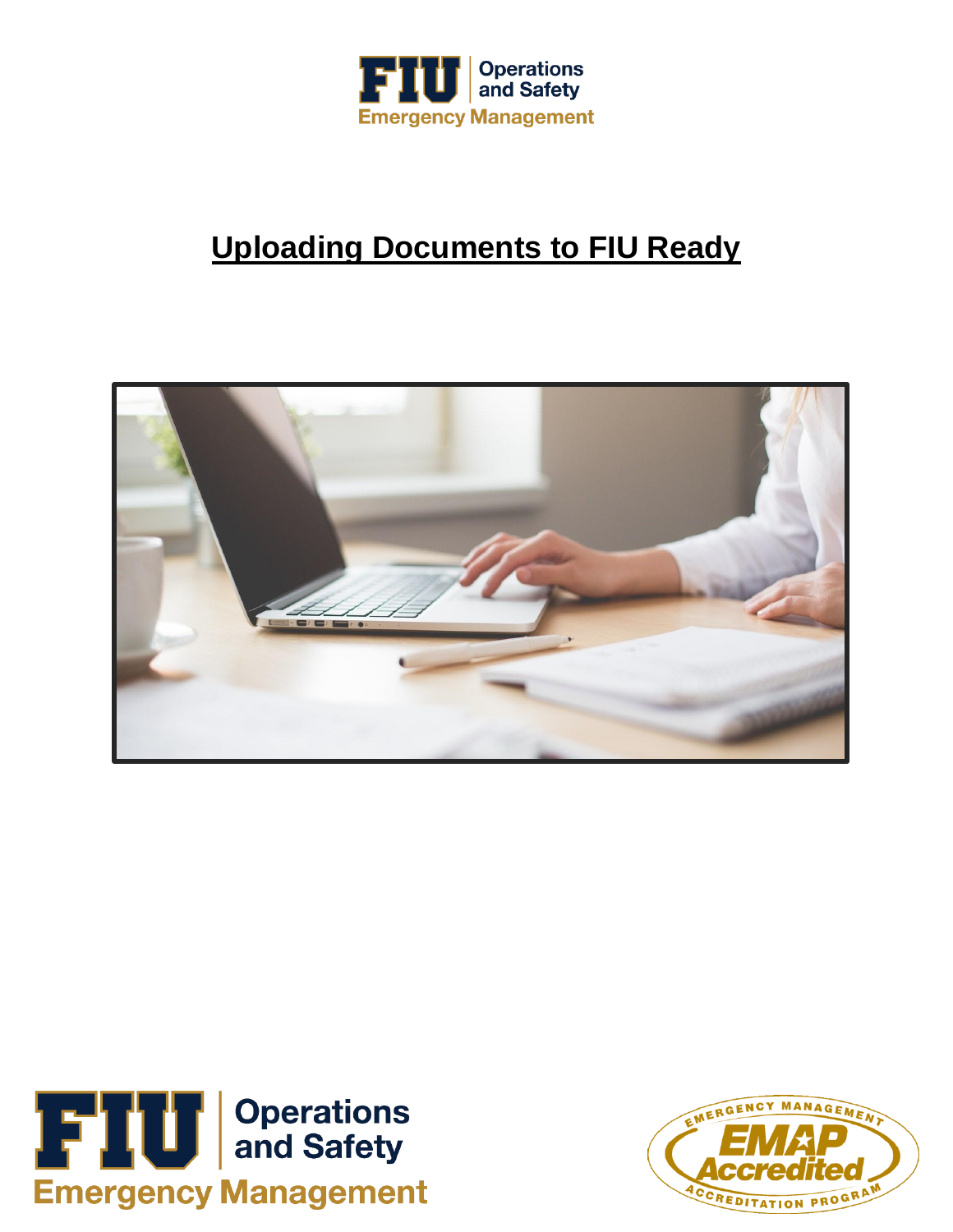**1. Log in to the FIU Ready system by first navigating to the web address [www.fiu.kuali.co.](www.fiu.kuali.co) Use FIU email and FIU Ready credentials to access the system dashboard. It is important to note that FIU Ready credentials are not automatically updated along with single-sign-on passwords.**

| $\leftarrow$ $\rightarrow$ C<br>fiu.kuali.co/ready/users/sign_in                  |  |  |  |  |  |  |  |
|-----------------------------------------------------------------------------------|--|--|--|--|--|--|--|
| FIU FIU Ready                                                                     |  |  |  |  |  |  |  |
| <b>Florida International University</b>                                           |  |  |  |  |  |  |  |
| Welcome to Florida International University. Please sign in or create an account. |  |  |  |  |  |  |  |
| Sign In                                                                           |  |  |  |  |  |  |  |
| Email                                                                             |  |  |  |  |  |  |  |
| biehler@fiu.edu                                                                   |  |  |  |  |  |  |  |
| <b>Password</b>                                                                   |  |  |  |  |  |  |  |
|                                                                                   |  |  |  |  |  |  |  |
| <b>Remember me</b>                                                                |  |  |  |  |  |  |  |
| Sign In                                                                           |  |  |  |  |  |  |  |
| Forgot your password?                                                             |  |  |  |  |  |  |  |
| Don't have an account? Request access.                                            |  |  |  |  |  |  |  |
| Need more help? Contact Us.                                                       |  |  |  |  |  |  |  |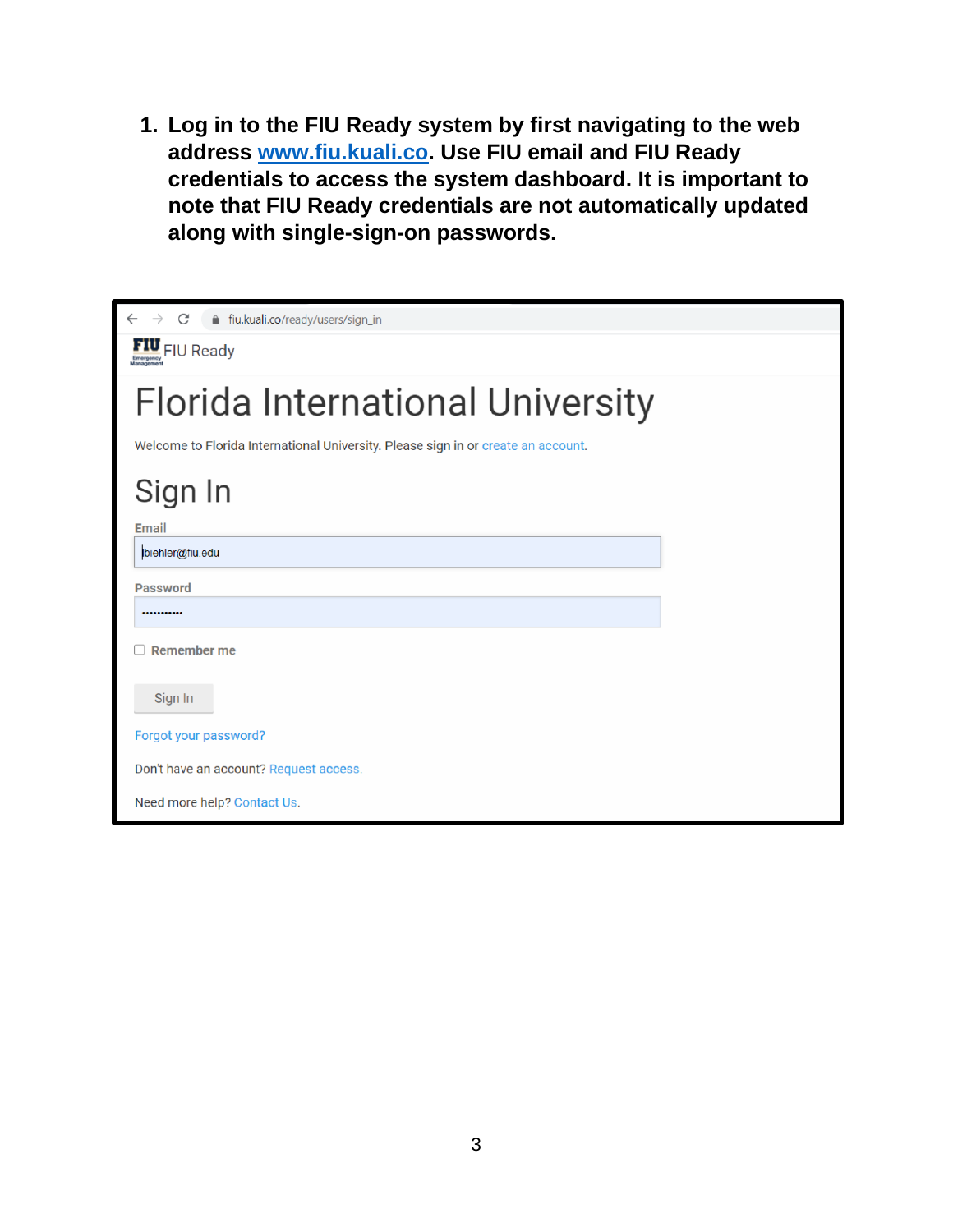**2. After logging-in to the FIU Ready system, the dashboard is displayed, which shows different COOPs that users may access. Select the COOP were the appropriate document will be placed.**

| <b>FIU</b><br><b>FIU</b><br><b>FIU</b><br><b>Ready</b><br><b>Ready</b> |                                          |                  |                |                             | Lucas Biehler                               |  |
|------------------------------------------------------------------------|------------------------------------------|------------------|----------------|-----------------------------|---------------------------------------------|--|
| <b>Dashboard</b>                                                       | <b>Dashboard</b>                         |                  |                |                             |                                             |  |
| ❷<br>Help                                                              |                                          |                  |                |                             |                                             |  |
|                                                                        | <b>My Plans</b>                          |                  |                |                             |                                             |  |
|                                                                        | <b>Plan Name</b>                         | <b>Status</b>    | <b>Created</b> | <b>Last Updated</b>         |                                             |  |
|                                                                        | DOS - ** FIU Ready Test**                | In Progress      | May 02, 2019   | May 02, 2019                | $\blacktriangleright$ edit<br><b>O</b> view |  |
|                                                                        | DOS - Department of Emergency Management | • Due for Review | Nov 14, 2011   | Sep 23, 2020                | $\blacktriangleright$ edit<br><b>O</b> view |  |
|                                                                        | <b>My Action Items</b>                   |                  |                |                             |                                             |  |
|                                                                        | <b>Action Item</b><br>Plan               |                  | <b>Status</b>  | <b>Critical</b><br>Eunetion | <b>Due Date</b>                             |  |

**3. Once the appropriate COOP has been selected, the first screen to display will show the department information page of the COOP.**

| <b>Plan Details</b><br>H<br><b>Department Information</b><br><b>Department Information</b><br>❷<br>Action Items Summary                              | Contacts                                                                                                                                                                                                                                                                                                                                                                                                                                          | <b>Critical Functions</b> | <b>Key Resources</b> | Information Technology | Instruction                                                                                                                              |
|------------------------------------------------------------------------------------------------------------------------------------------------------|---------------------------------------------------------------------------------------------------------------------------------------------------------------------------------------------------------------------------------------------------------------------------------------------------------------------------------------------------------------------------------------------------------------------------------------------------|---------------------------|----------------------|------------------------|------------------------------------------------------------------------------------------------------------------------------------------|
| <b>Department Name</b><br>Department Documents<br><b>Department Description</b><br>operations.<br><b>Major Division</b><br>Head of Unit<br>Amy Aiken | Department of Emergency Management<br>The FIU Department of Emergency Management is responsible for coordinating<br>the preparation, mitigation, response and recovery from any large scale event that<br>may affect the University community, environment, infrastructure and/or daily<br>$\odot$<br>Guidance<br>· The definition of academic<br>Acronym<br>Division of Operations and Safety<br><b>DOS</b><br>are:<br>· professor<br>· lecturer |                           |                      |                        | Edit Page<br><b>Print PDF</b><br>appointee varies from campus to<br>campus. Your HR office knows who<br>these are. Some typical examples |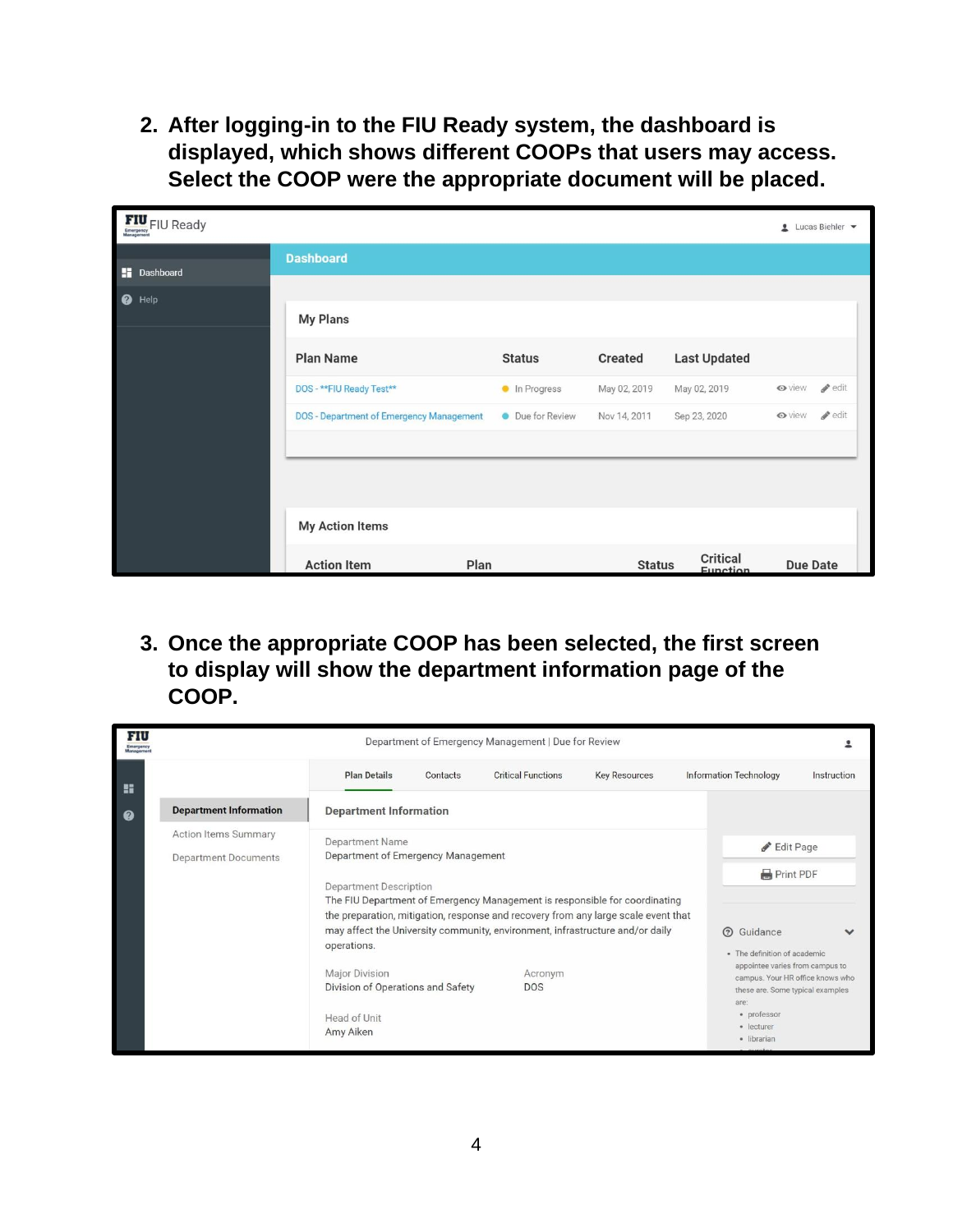**4. Select the "Key Resources" section from the top panel of the dashboard. Then select "Documents" from the left-side panel. This will show the appropriate page to upload any document that should be included in a department COOP.**

| FIU<br>Emergency<br>Management | Department of Emergency Management   Due for Review      |                           |          |                                                              |                       |               |                               |              |  |
|--------------------------------|----------------------------------------------------------|---------------------------|----------|--------------------------------------------------------------|-----------------------|---------------|-------------------------------|--------------|--|
| 92                             |                                                          | <b>Plan Details</b>       | Contacts | <b>Critical Functions</b>                                    | <b>Key Resources</b>  |               | <b>Information Technology</b> | Instruction  |  |
| 0                              | <b>Staff Basics</b><br>Work From Home<br>Teams<br>Skills | <b>Documents</b>          |          |                                                              |                       |               |                               |              |  |
|                                |                                                          | <b>Name</b>               |          |                                                              | <b>Uploaded</b><br>On |               | Edit Page                     |              |  |
|                                |                                                          | <b>DEM Strategic Plan</b> |          |                                                              | 06/06/19              | <b>O</b> view | <b>Print PDF</b>              |              |  |
|                                | <b>Staffing Requirements</b>                             |                           |          | <b>Emergency Notification and Crisis Communications Plan</b> | 06/06/19              | <b>O</b> view |                               |              |  |
|                                | <b>Documents</b>                                         | FIU Alert Reports         |          |                                                              | 06/01/17              | <b>O</b> view | $\odot$<br>Guidance           | $\checkmark$ |  |

**5. Select the "Edit Page" button from the right-side panel to enable changes to the COOP. Once "Edit Page" has been selected, a blue button will appear in the upper right-hand corner of the screen, labeled "Add Document".**

| FIU<br><b>Emergency</b><br>Management |                              | Department of Emergency Management   Due for Review                    |                           |                                   |                               |             |
|---------------------------------------|------------------------------|------------------------------------------------------------------------|---------------------------|-----------------------------------|-------------------------------|-------------|
| $\mathbf{H}$                          |                              | <b>Plan Details</b><br>Contacts                                        | <b>Critical Functions</b> | <b>Key Resources</b>              | <b>Information Technology</b> | Instruction |
| $\bullet$                             | <b>Staff Basics</b>          | <b>Documents</b>                                                       |                           | <b>Add Document</b>               |                               |             |
|                                       | Work From Home<br>Teams      | <b>Name</b>                                                            | <b>Uploaded</b><br>On     |                                   | New Action Item               |             |
|                                       | Skills                       | <b>DEM Strategic Plan</b>                                              | 06/06/19                  | $\mathbf{\hat{m}}$ delete<br>edit | <b>O</b> View Page            |             |
|                                       | <b>Staffing Requirements</b> | <b>Emergency Notification and Crisis</b><br><b>Communications Plan</b> | 06/06/19                  | fin delete<br>edit                | <b>Print PDF</b>              |             |
|                                       | <b>Documents</b>             | FIU Alert Reports                                                      | 06/01/17                  | <b>ff</b> delete<br>edit          |                               |             |
|                                       | Equipment Complian           |                                                                        |                           |                                   |                               |             |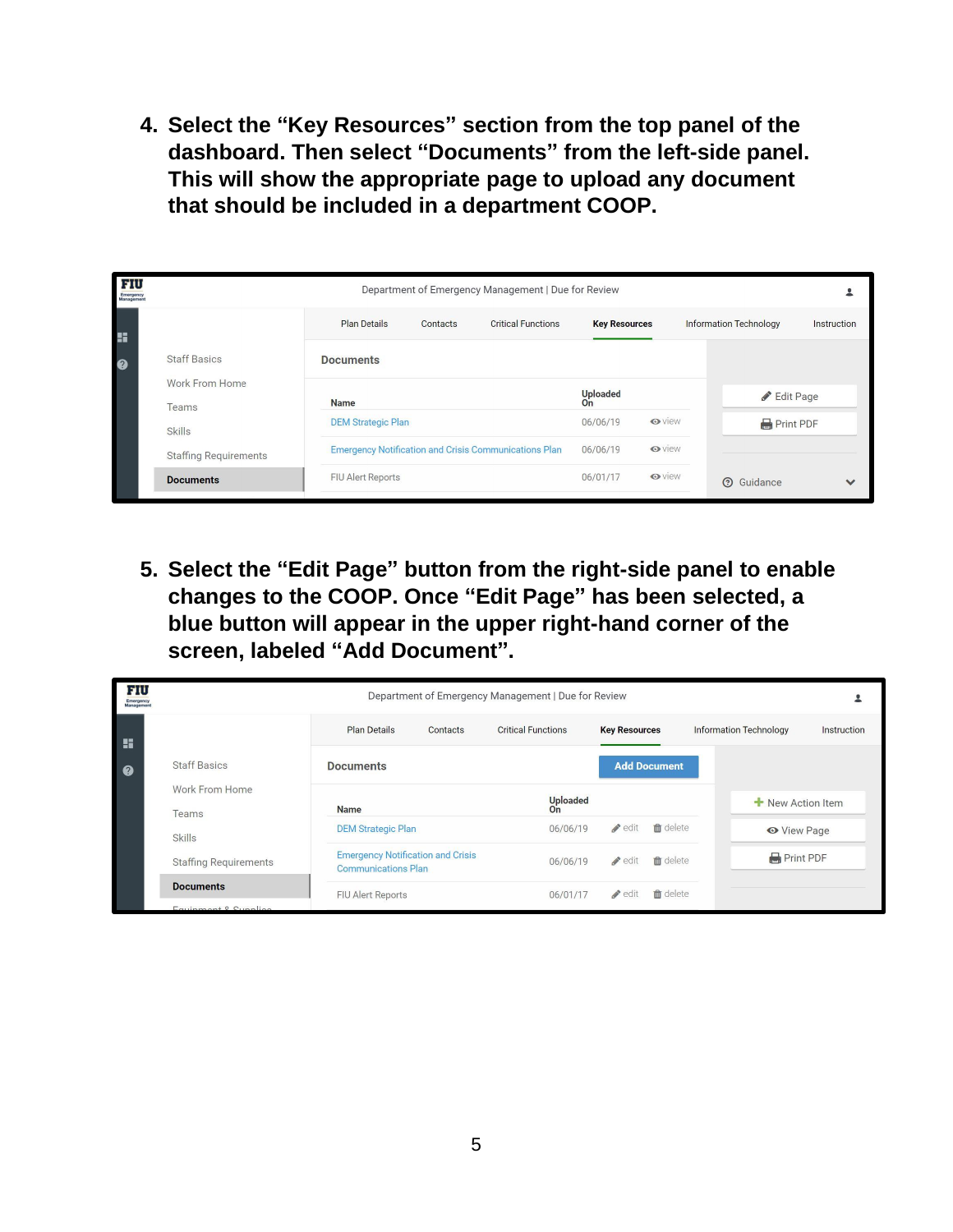**6. Once the "Add Document" button has been selected, the document upload window will be displayed. Fill in the appropriate information as prompted by the system.**

| <b>New Document</b>                                                                    |                                         |                                                                                                                                                                         |
|----------------------------------------------------------------------------------------|-----------------------------------------|-------------------------------------------------------------------------------------------------------------------------------------------------------------------------|
| * Name of Document or Record                                                           | Medium                                  |                                                                                                                                                                         |
| (YOUR DEPARTMENT) Repopulation Plan                                                    | Electronic (computer)                   |                                                                                                                                                                         |
| Owner (department)                                                                     | <b>Location Where Stored (Physical)</b> | ල Guidance<br>Please identify any documents that are                                                                                                                    |
|                                                                                        | Example: VP's Office                    | very important to this function -<br>whether they are individual documents                                                                                              |
|                                                                                        | <b>Location Where Stored (URL)</b>      | (such as policy manuals) or sets of<br>records (such as patient files, research                                                                                         |
|                                                                                        | SharePoint Web Address                  | files, vendor invoices, etc.).                                                                                                                                          |
| <b>Description of Document (brief)</b>                                                 | <b>Principal Contact Person(s)</b>      | The documents listed here may be<br>paper or electronic.                                                                                                                |
| The working repopulation plan for (YOUR<br>DEPARTMENT)                                 |                                         | Do not include records that are stored<br>within a database application such as a<br>financial system, an HR system, a<br>medical records system, etc. These will       |
| <b>Backup or Loss-Prevention Measures (be</b><br>specific)                             | Comment (if needed)                     | be treated elsewhere.<br>• Documents uploaded via this                                                                                                                  |
| Examples: Physical copies, copies on<br>SharePoint, copies on Teams, copies<br>on USB. |                                         | screen are copied to a secure<br>server, for access by authorized<br>people only. They also remain in<br>their current location on your own<br>computer or server.      |
| <b>Attachment</b>                                                                      |                                         | · If a document is confidential or<br>sensitive, please describe it but do                                                                                              |
| Drag and drop a file or click to attach a file                                         |                                         | not upload it. Although your plan<br>lives on a secure server, the group<br>of people authorized to see your<br>plan may not all be authorized to<br>see that document. |